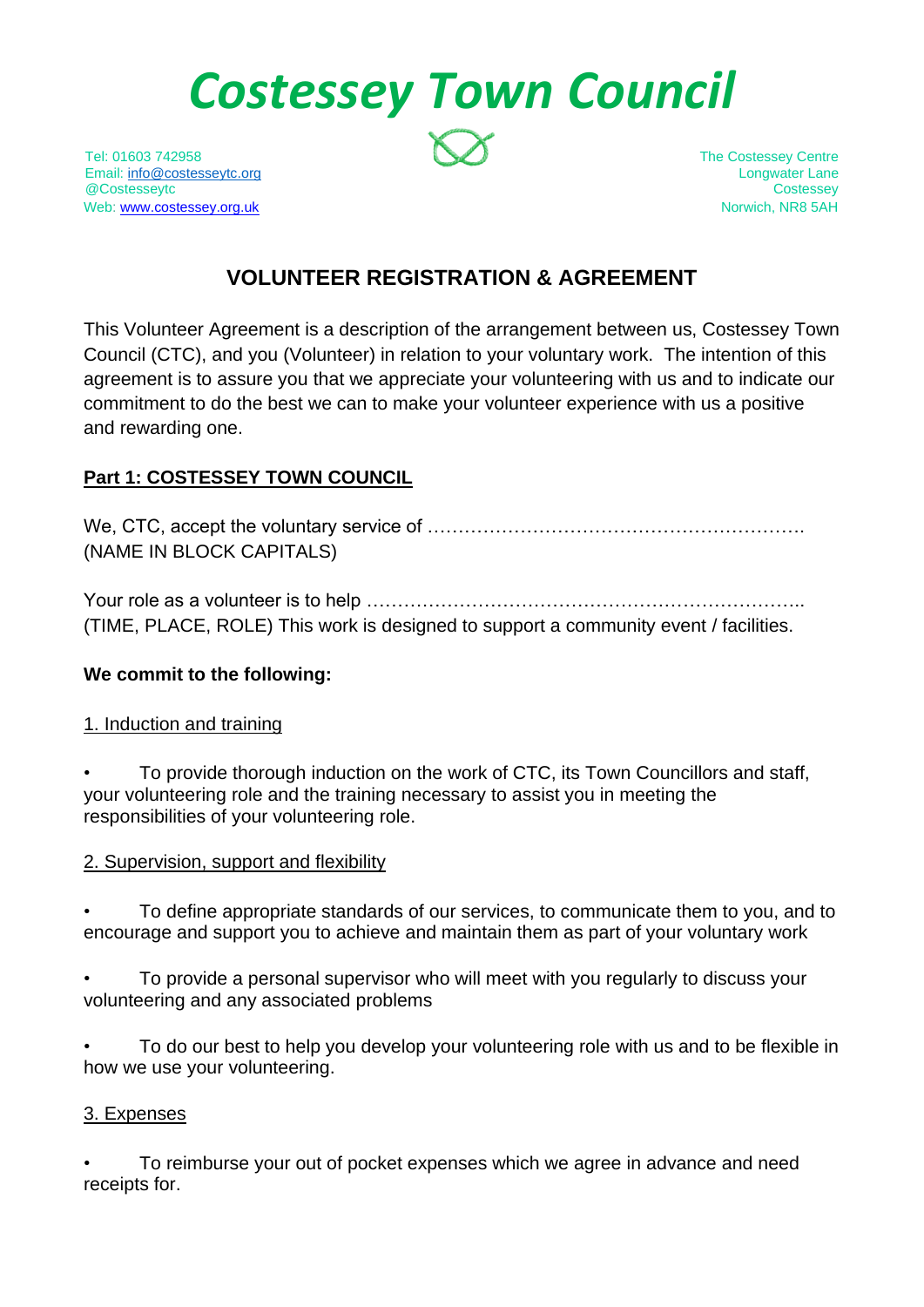#### 4. Health and safety

• To provide adequate training and feedback in of your activity.

### 5. Insurance

• To provide adequate insurance cover for volunteers whilst undertaking voluntary work approved and authorised by us.

#### 6. Equal opportunities

• To ensure that all volunteers are dealt with in accordance with our Equal Opportunities Policy.

#### 7. Problems

• To endeavour to resolve in a fair and just manner any problems, grievances or difficulties which may be encountered while you volunteer with us.

In the event of an unresolved problem, to offer an opportunity to discuss the issues.

# **Part 2: THE VOLUNTEER**

I, ……………………………………………………………………………………………………….. (full name in capitals, DOB)

agree to be a volunteer with CTC and commit to the following:

1. To help CTC with

2. To perform my volunteering role to the best of my ability

3. To adhere to the organisation's rules, procedures and standards, including health and safety procedures and its equal opportunities policy in relation to its staff, volunteers and clients.

4. To maintain the confidential information of the organisation and of its clients.

5. To meet the time commitments and standards undertaken, other than in exceptional circumstances, and provide reasonable notice so that alternative arrangement can be made.

6. To provide referees, as agreed, who may be contacted, and to agree to a police check being carried out where necessary.

My agreed voluntary time commitment is ……………………………………………………….